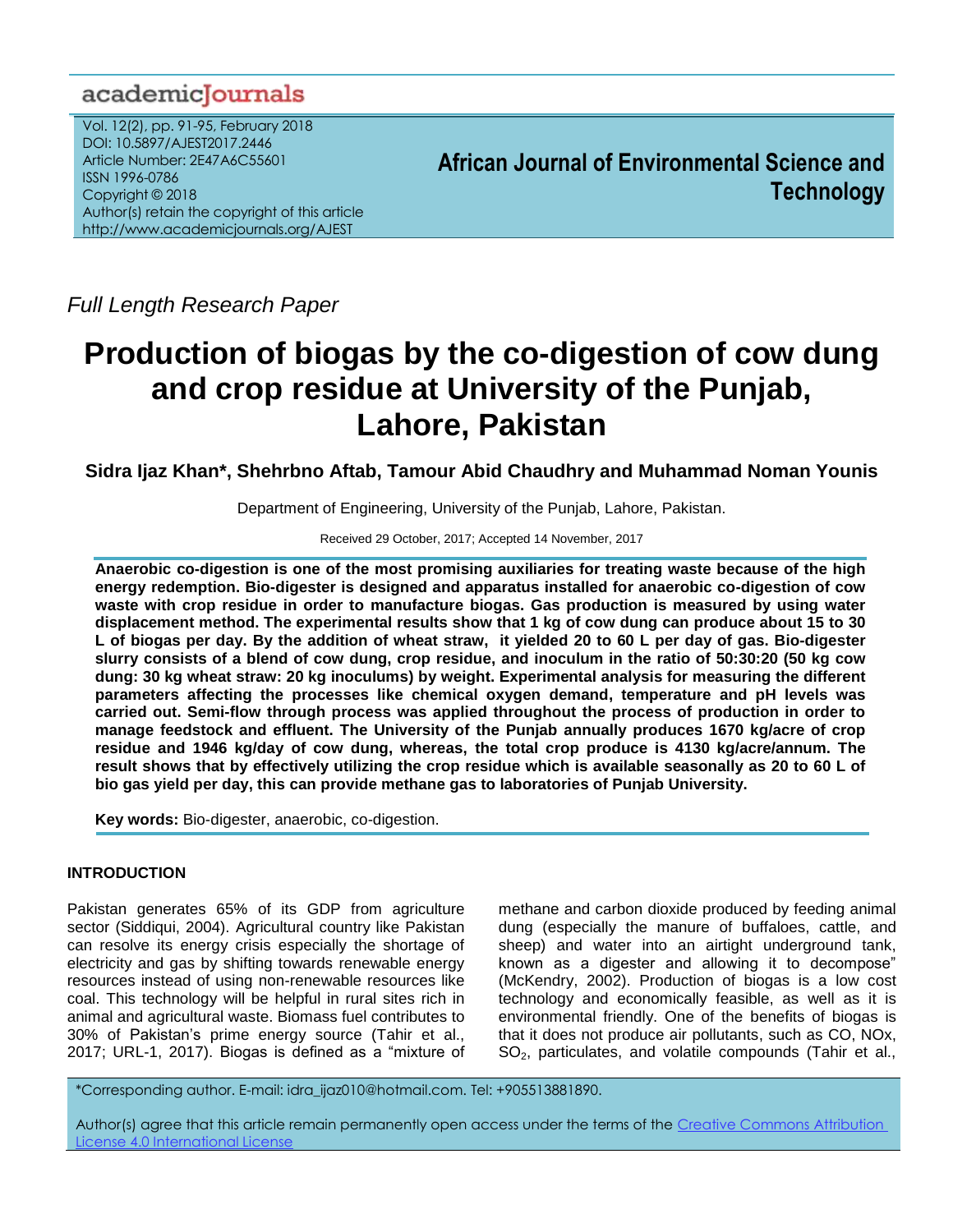2017; Gadi et al., 2003). Recently in Pakistan, Sui (CH<sub>4</sub>) gas shortages opened the door for biomass energy which is environmentally sustainable and its use as a byproduct/waste application, that is, bio-fertilizer/bioslurry/nutrient fertilizer/organic amendment due to its nitrogen-rich quality (Menardo et al., 2012; Gupta et al., 2007; Tambone et al., 2009). Jacob (2009) describes that biogas consists of methane  $(CH<sub>4</sub>)$  and carbon dioxide  $(CO<sub>2</sub>)$  and formed from the anaerobic decomposition of bacteria's present in the organic compounds. Some of its properties include colorless and odorless gas with a boiling point of -162°C and burns with a blue flame. Methane (77 to 90%) is present in the natural gas. The density of biogas is 1.15 kg/m<sup>3</sup> and the upper calorific value is 39.8  $MJ/m<sup>3</sup>$  which equals to 11.06 kWh/m<sup>3</sup> in electricity units.

The combination of biomass like cattle dung, bagasse, rice husks, grass fodder, sugarcane residue, oat straw, and organic fractions from kitchen waste/food waste in the anaerobic digester in biogas plants for making methane generation will be highly efficient. Biogas is unique renewable energies, because of its characteristics of using, collecting and monitoring organic wastes, fertilizer production and slurry use in agricultural irrigation. In Pakistan, there are about 3 million cows/buffalos, each cow has the capacity to produce 24 kg of manure daily. As 1 kg of cow dung produces  $0.5 \text{ m}^3$ of biogas daily, so there is a potential of 1.2 million  $m^3$  per day of biogas, hence, 4.32 million  $m^3$  of biogas per annum (Latif et al., 2008; Naveed et al., 2008). Another report shows that 225,000 tons of crop residue and 1 million tons of animal waste is produced per day in Pakistan. 8.8-17.2 billion cubic meters of gas per year is yielded. "A family size biogas plant with 4 cattle's producing 4400 kg of dung produces an average of 2200 m<sup>3</sup> biogas per annum". According to the study conducted at one of the rural areas in Faisalabad city of Pakistan, 10  $m<sup>3</sup>$  plant size were considered ideal because it fulfils the cooking needs of an average family (Tahir et al., 2017).

The objectives of this study are: 1) Production of biogas from cow dung and wheat straw, 2) finding favorable ratios of cow dung and wheat straw for co-digestion, and 3) determining the annual availability of biomass in Punjab University per year.

#### **MATERIALS AND METHODS**

This experiment was conducted in the biology laboratory of University of the Punjab on a lab scale. 100 L capacity plastic drum cover with an insulating sheet with two holes one for waste input and second for effluent (output pipe) was made. A gas outlet nozzle was installed. The angle of the outlet pipe was set at 45° so that decomposed matter can easily come out and the drums remain filled to 70% capacity. The daily dosing of sample serves the purpose of an agitator as it moves the digested material out with pressure. The drums were setup after applying adhesives/glue at required position on the drum. Water displacement gallons were



Figure 1. Experimental setup in lab showing the equipment and design.

attached with the digester through a gas pipe. The slurry added in the bio-digester was a blend of cow dung and crop residue crushed into 0.1 to 1 cm in length (Menardo, 2012). The ratio taken was 50:30:20 (50 kg cow dung: 30 kg wheat straw:20 kg inoculum (which is the gutter waste collected from campus sewage). 50% tap water was added and mixed thoroughly until a homogeneous mixture was obtained. The bio-digester was filled up to 70% capacity with prepared slurry. The inoculum was added to speed up the reaction which is sludge obtained from sewage/gutter of college. The 30% place in digester was left empty for gas accumulation. The drum was air tight so that the anaerobic conditions can develop inside the drum. This study examines up till 30 days to obtain biogas. The gas produces were measured every day by water displacement technique. The optimum temperature is room temperature at the laboratory where temperature is already optimum. The temperature was measured daily by thermometer (model 2014, made in China). pH was measured by pH meter (model 2014, made in China) on regular intervals. Semi-continuous feeding was maintained by adding a fresh feed of 1 kg after 7 days for balancing the ratios of digested material which maintain the biogas yield. The experiment continued for 30 days. For measuring chemical oxygen demand "D1252-06 Test Method A-Macro COD", by Reflux Digestion, titration method was used. After addition of the first dose of slurry, the apparatus was air tight (Figure 1).

### **RESULTS AND DISCUSSION**

Biogas (20 to 60 L) was calculated for 30 days using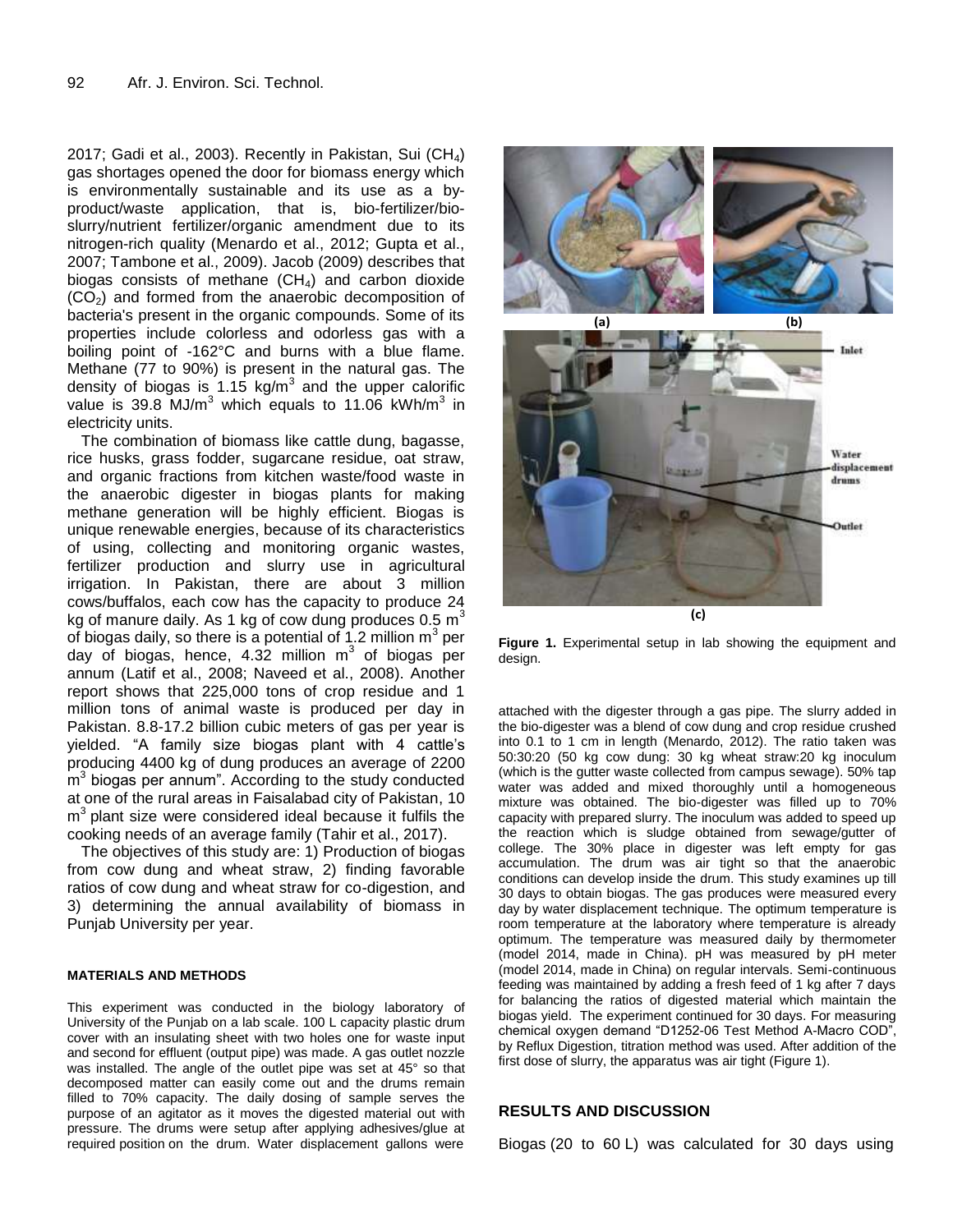

**Figure 2.** Biogas produce in liters.



**Figure 3.** Composition of biogas.

water displacement method. As no noticeable changes occurred in the pH, so no buffer solution was required. pH measured first week is 29.9°C and it fluctuated between 25 and 35°C. Temperature of input slurry is 29.9°C and output slurry is 31°C. Semi-flow through process was followed throughout the experiment.

Figure 2 shows that the biogas production increases during the first 10 days of the experiment then declined but again started increasing. This interval was due to the shift from aerobic condition to anaerobic condition. In the first 15 days, the oxygen present inside the drum was being utilized by aerobic bacteria and this production rate was very fast. Once the oxygen was utilized the anaerobic bacteria starts to dominate and produce gas in anaerobic conditions; this process is comparatively slower than the first one. The first gas from a newly filled biogas plant contains too little methane as measured using water displacement method. So the water drums (marked in liters) attached to methane drum show the changing level of water.

Figure 3 shows the composition of biogas for 30 days. The analysis result shows that in the first 15 days, the  $CO<sub>2</sub>$  production rate is 85% because oxygen was present and aerobic conditions were prevailing inside the digester. As the oxygen level goes down slowly, the carbon dioxide production rate also decreases and after 15 days when most of the oxygen is utilized the anaerobic bacteria starts to dominate and it produces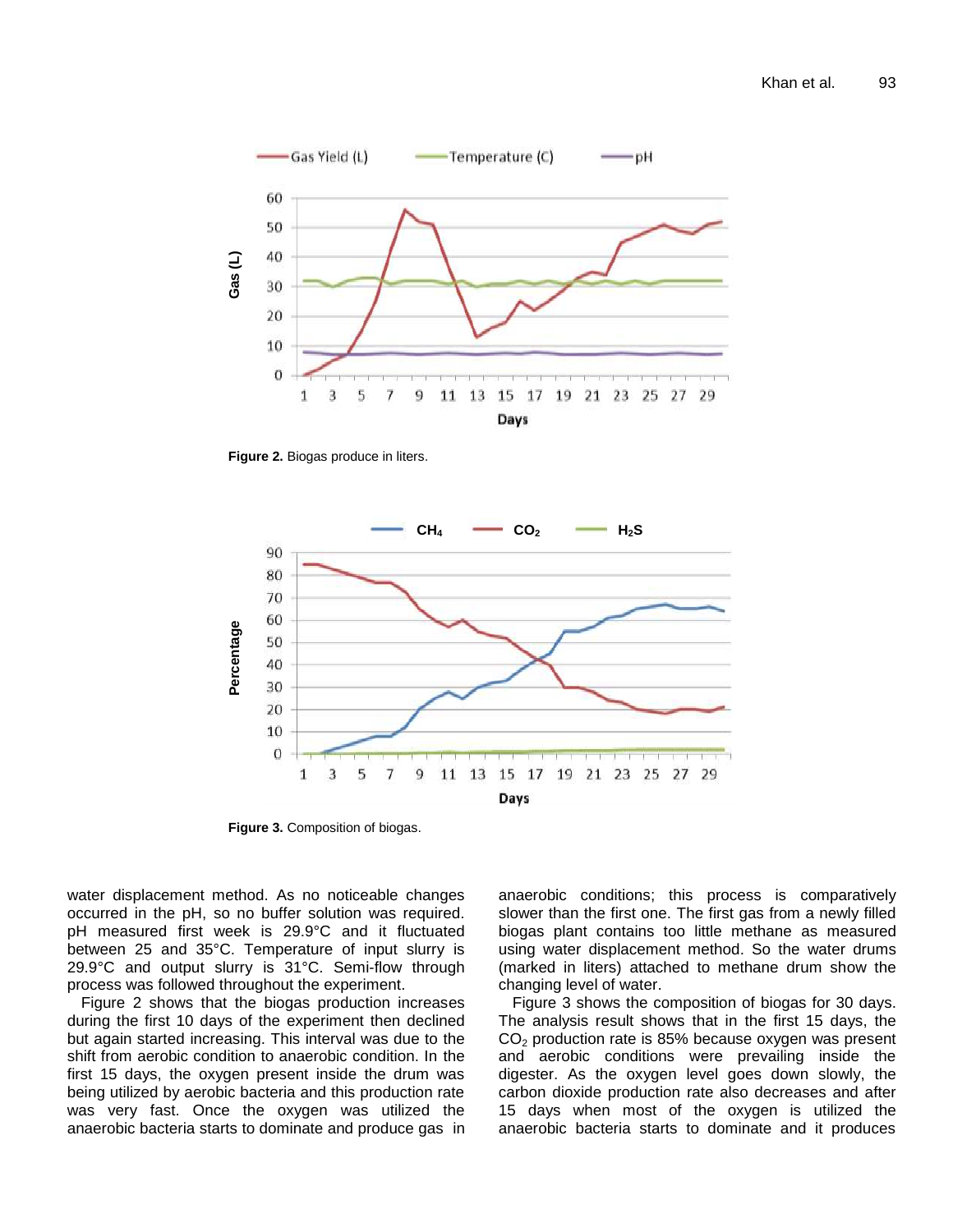

**Figure 4.** Value of sample for k test.

**Table 1.** Readings on flame photometer in ppm.

| Standards (mg/L) | Readings on flame photometer (ppm) |  |  |
|------------------|------------------------------------|--|--|
| 5                | 0.21                               |  |  |
| 10               | 0.35                               |  |  |
| 15               | 0.58                               |  |  |
| 20               | 0.9                                |  |  |
| 25               | 1.05                               |  |  |
| sample)          | 1.67                               |  |  |

methane which is the main component of biogas. Suyog (2011) explains that the digestion process occurring without (absence) oxygen is called anaerobic digestion which generates mixtures of gases. The gas produced which is mainly methane produces 5200 to 5800 KJ/ $m<sup>3</sup>$ which when burned at normal room temperature and presents a viable environmentally friendly energy source to replace fossil fuels (non-renewable). Hydrogen sulfide  $(H<sub>2</sub>S)$  which produces 2% is still enough to create big troubles when used in engines/boiler, because it is highly corrosive gas and its small quantities in biogas can eat up the iron made parts of machinery. So elimination of this gas prior to its use in generators is essential. Chemical oxygen demand calculated is 6400 mg/L. Using moisture content formula: Moisture Content (M.C) = wet wt. - dry wt. × 100/wet wt. 89.79% of the moisture content was calculated. In Figure 4 and Table 1, the experiment on flame photometry shows that a significant amount of potassium is present in the slurry; that is, it will be helpful for the plants with potassium deficiency in the soil. The minimum reading of 5 mg/L obtained is 0.21 and maximum of 25 mg/L obtained is 1.67. Hassan et al. (2003) observed the increase in biogas and methane production with plant residues by two fold which was the highest in Lantana supplementation with respect to cow dung. The result of his experimentation suggested that

"lantana slurry gave 63.6% methane in the biogas, whereas apple leaf litter contains 59.6%, wheat straw contains 58% and peach leaf litter contains 57.7%, against cattle dung which is 56.1%. The digestion efficiency in terms of biogas release per gram of dry matter with pretreated plant residues was 341 to 372 ml g<sup>-1</sup> and 31 to 42% higher than cattle dung."

#### **Estimation of cow dung, crop residue and cost analysis**

The total numbers of cows are 668 in total agricultural/range land of Punjab University. The average cow dung production is 20 to 22 kg/acre. So, total number of cow dung produce =  $(22 \times 668)$  = 1946 kg/day. The wheat straw extracted during wheat production in Punjab University is 200 kg/acre and wheat yield/acre is 1400 kg/acre (Table 2). Anaerobic co-digestion of grass silage, sugar beet tops, and oat straw with cow manure evaluated in semi-continuously fed laboratory continuously stirred tank reactors (CSTRs). "It showed that it is feasible with up to 40% VS of crops in the feedstock. The highest specific methane yields of 268, 229, and 213  $CH<sub>4</sub>$  kg<sup>-1</sup> VS added in co-digestion of cow manure with grass, sugar beet tops and straw, respectively,